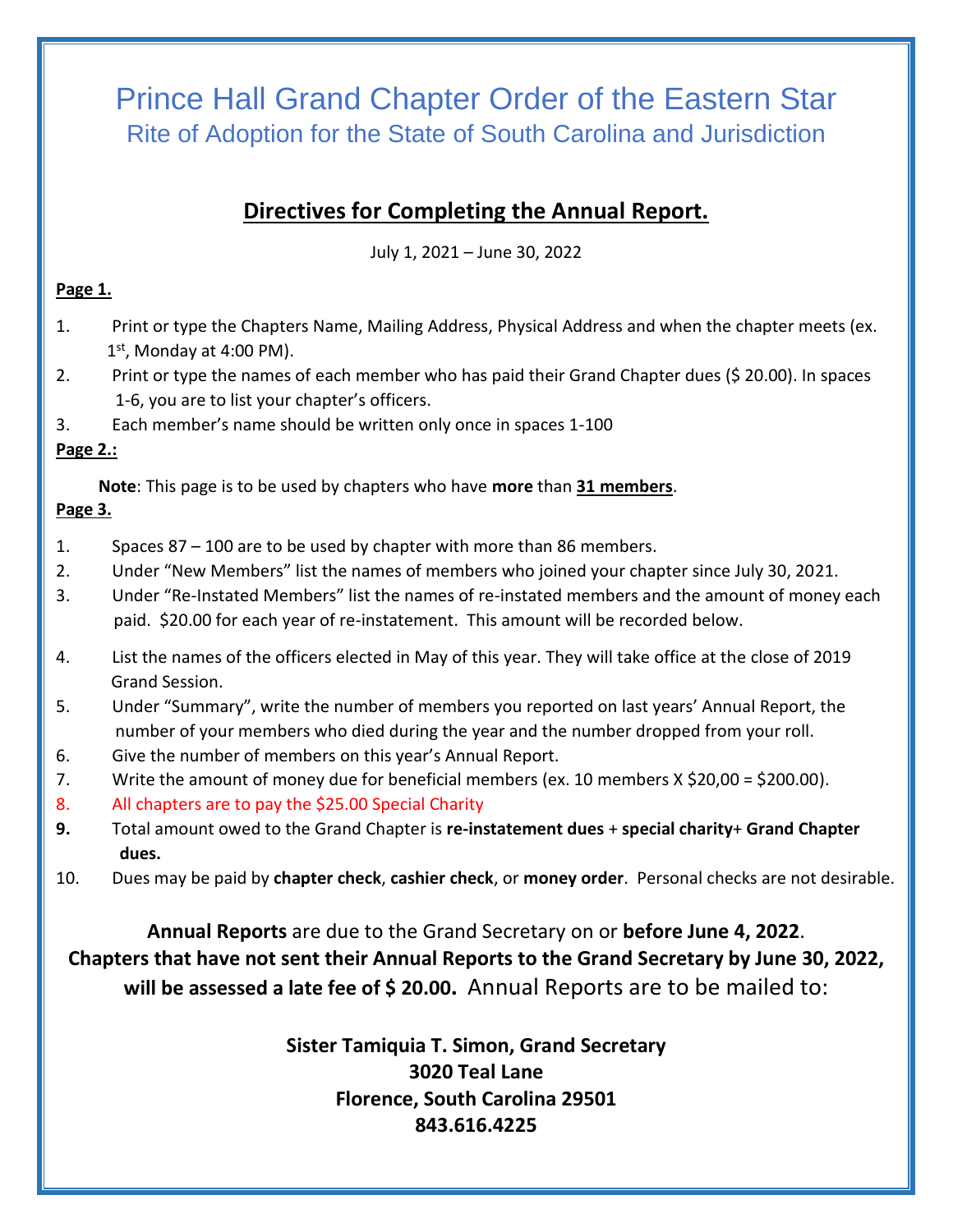#### Prince Hall Grand Chapter Order of the Eastern Star Rite of Adoption for the State of South Carolina and Jurisdiction **Annual Report** July 1, 2021\_\_ to June 30, 2022\_\_\_\_  $\mathcal{L} = \mathcal{L} = \mathcal{L} = \mathcal{L} = \mathcal{L} = \mathcal{L} = \mathcal{L} = \mathcal{L} = \mathcal{L} = \mathcal{L} = \mathcal{L} = \mathcal{L} = \mathcal{L} = \mathcal{L} = \mathcal{L} = \mathcal{L} = \mathcal{L} = \mathcal{L} = \mathcal{L} = \mathcal{L} = \mathcal{L} = \mathcal{L} = \mathcal{L} = \mathcal{L} = \mathcal{L} = \mathcal{L} = \mathcal{L} = \mathcal{L} = \mathcal{L} = \mathcal{L} = \mathcal{L} = \mathcal$ *Chapter's Name # District #*  Mailing Address: \_\_\_\_\_\_\_\_\_\_\_\_\_\_\_\_\_\_\_\_\_\_\_\_\_\_\_\_\_\_\_\_\_\_\_\_\_\_\_\_\_\_\_\_/\_\_\_\_\_\_\_\_\_\_\_\_\_\_\_\_\_\_\_/\_\_\_\_\_\_\_\_\_\_\_\_\_\_\_\_\_\_\_ *City State* Physical Address\_\_\_\_\_\_\_\_\_\_\_\_\_\_\_\_\_\_\_\_\_\_\_\_\_\_\_\_\_\_\_\_\_\_\_\_\_\_\_\_\_\_\_/ \_\_\_\_\_\_\_\_\_\_\_\_\_\_\_\_\_\_ \_\_\_\_\_\_\_\_\_\_\_\_\_\_\_\_\_\_\_ *Street City State* This Chapter Meets every\_\_\_\_\_\_\_\_\_\_\_\_\_\_\_\_\_\_\_\_\_\_\_\_\_\_\_\_\_\_\_\_\_\_\_\_\_\_\_\_\_\_ at \_\_\_\_\_\_\_\_\_\_\_/ \_\_\_\_\_\_\_\_\_\_\_\_\_\_\_\_\_\_\_ *Day Hour PM or AM \_\_\_\_\_\_\_\_\_\_\_\_\_\_\_\_\_\_\_\_\_\_\_\_\_\_\_\_\_\_\_\_\_\_\_\_\_\_\_\_\_\_\_\_\_\_\_\_\_\_\_\_\_\_\_\_\_\_\_\_\_\_\_\_\_\_\_\_\_\_\_\_\_\_\_\_\_\_\_\_\_\_\_\_\_\_\_\_\_\_\_\_\_\_\_ Please list in alphabetical order all beneficial members of your chapter (Please print using black or dark blue ink.)* Names of Beneficial Members **Year Joined** Gd. Ch. Dues Pd. \$ 20. Names of Beneficial **Members Year Joined** Gd. Ch. **Dues** Pd. \$ 20. **16. 16. 16. 16. 16. 16. 16. 16. 16. 16. 16. 16. 16. 16. 16. 16. 16. 16. 16. 16. 16. 16. 16. 16. 16. 16. 16. 16. 16. 16. 16. 16. 16. 16. 16. 16. 16.**

| ×                                   |  | $\ensuremath{\mathsf{WM}}\xspace$ |     | 16. |  |  |
|-------------------------------------|--|-----------------------------------|-----|-----|--|--|
| $\mathbf{L}$                        |  | <b>WP</b>                         |     | 17. |  |  |
| ).,                                 |  | $\mathsf{AM}$                     |     | 18. |  |  |
| н.                                  |  | AP                                |     | 19. |  |  |
| ν.                                  |  | Treasurer                         |     | 20. |  |  |
| ì.                                  |  | Secretary                         |     | 21. |  |  |
| <b>Beneficial Members Continued</b> |  |                                   | 22. |     |  |  |
| 7.                                  |  |                                   |     | 23. |  |  |
| 8.                                  |  |                                   |     | 24. |  |  |
| 9.                                  |  |                                   |     | 25. |  |  |
| 10.                                 |  |                                   |     | 26. |  |  |
| 11.                                 |  |                                   |     | 27. |  |  |
| 12.                                 |  |                                   |     | 28. |  |  |
| 13.                                 |  |                                   |     | 29. |  |  |
| 14.                                 |  |                                   |     | 30. |  |  |
| 15                                  |  |                                   |     | 31. |  |  |
|                                     |  |                                   |     |     |  |  |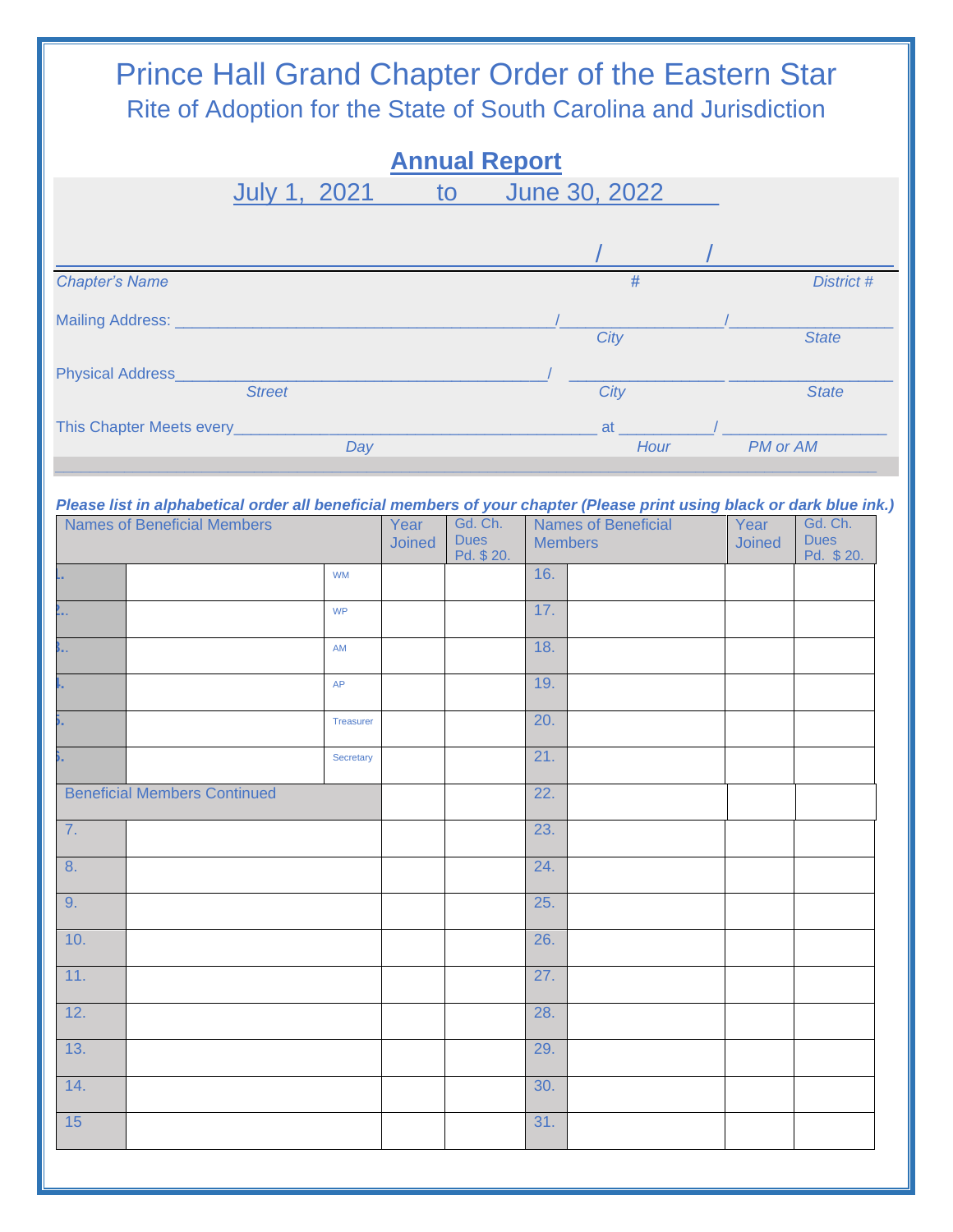| 32.<br>60<br>33.<br>61<br>34.<br>62<br>35.<br>63<br>36.<br>64<br>$\overline{37}$ .<br>65<br>38.<br>66<br>39.<br>67<br>40.<br>68<br>41.<br>69<br>42.<br>70<br>43.<br>71<br>44.<br>72<br>45.<br>73<br>46.<br>74<br>47.<br>75<br>48.<br>76<br>49.<br>77<br>50.<br>78<br>51.<br>79<br>52.<br>80<br>53.<br>83<br>54.<br>81<br>55.<br>82<br>56.<br>83<br>57.<br>84<br>58.<br>85<br>59.<br>86 | <b>Annual Report Continued</b> |  |  |  |  |  |
|----------------------------------------------------------------------------------------------------------------------------------------------------------------------------------------------------------------------------------------------------------------------------------------------------------------------------------------------------------------------------------------|--------------------------------|--|--|--|--|--|
|                                                                                                                                                                                                                                                                                                                                                                                        |                                |  |  |  |  |  |
|                                                                                                                                                                                                                                                                                                                                                                                        |                                |  |  |  |  |  |
|                                                                                                                                                                                                                                                                                                                                                                                        |                                |  |  |  |  |  |
|                                                                                                                                                                                                                                                                                                                                                                                        |                                |  |  |  |  |  |
|                                                                                                                                                                                                                                                                                                                                                                                        |                                |  |  |  |  |  |
|                                                                                                                                                                                                                                                                                                                                                                                        |                                |  |  |  |  |  |
|                                                                                                                                                                                                                                                                                                                                                                                        |                                |  |  |  |  |  |
|                                                                                                                                                                                                                                                                                                                                                                                        |                                |  |  |  |  |  |
|                                                                                                                                                                                                                                                                                                                                                                                        |                                |  |  |  |  |  |
|                                                                                                                                                                                                                                                                                                                                                                                        |                                |  |  |  |  |  |
|                                                                                                                                                                                                                                                                                                                                                                                        |                                |  |  |  |  |  |
|                                                                                                                                                                                                                                                                                                                                                                                        |                                |  |  |  |  |  |
|                                                                                                                                                                                                                                                                                                                                                                                        |                                |  |  |  |  |  |
|                                                                                                                                                                                                                                                                                                                                                                                        |                                |  |  |  |  |  |
|                                                                                                                                                                                                                                                                                                                                                                                        |                                |  |  |  |  |  |
|                                                                                                                                                                                                                                                                                                                                                                                        |                                |  |  |  |  |  |
|                                                                                                                                                                                                                                                                                                                                                                                        |                                |  |  |  |  |  |
|                                                                                                                                                                                                                                                                                                                                                                                        |                                |  |  |  |  |  |
|                                                                                                                                                                                                                                                                                                                                                                                        |                                |  |  |  |  |  |
|                                                                                                                                                                                                                                                                                                                                                                                        |                                |  |  |  |  |  |
|                                                                                                                                                                                                                                                                                                                                                                                        |                                |  |  |  |  |  |
|                                                                                                                                                                                                                                                                                                                                                                                        |                                |  |  |  |  |  |
|                                                                                                                                                                                                                                                                                                                                                                                        |                                |  |  |  |  |  |
|                                                                                                                                                                                                                                                                                                                                                                                        |                                |  |  |  |  |  |
|                                                                                                                                                                                                                                                                                                                                                                                        |                                |  |  |  |  |  |
|                                                                                                                                                                                                                                                                                                                                                                                        |                                |  |  |  |  |  |
|                                                                                                                                                                                                                                                                                                                                                                                        |                                |  |  |  |  |  |
|                                                                                                                                                                                                                                                                                                                                                                                        |                                |  |  |  |  |  |